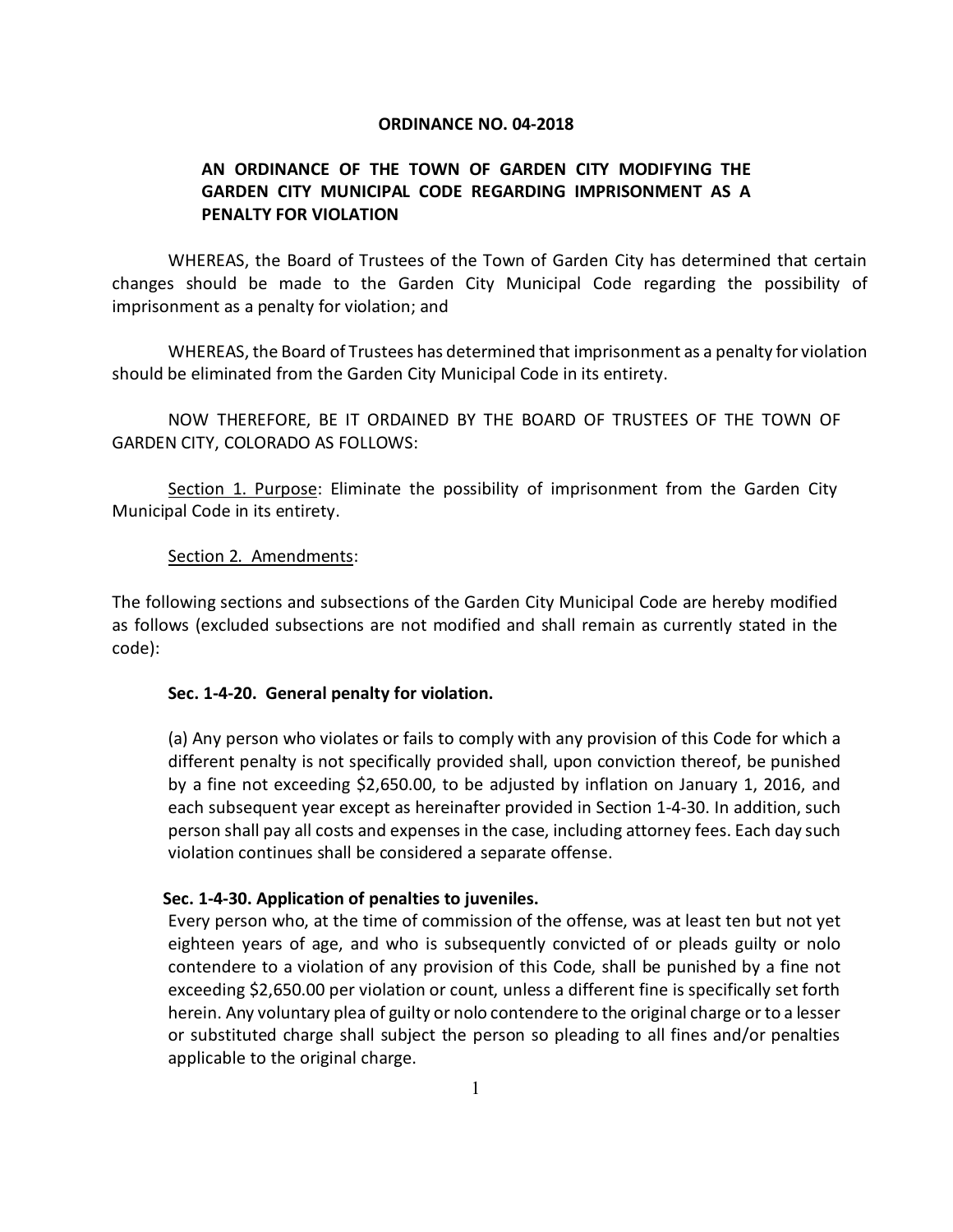#### **Sec. 2-4-90. Powers of Municipal Court.**

(a) The Municipal Judge shall have all judicial powers relating to the operation of the Municipal Court, subject to any rules of procedure governing the operation and conduct of the Municipal Court promulgated by the Colorado Supreme Court and the state statutes. The Municipal Judge shall have the following powers:

(1) The Municipal Judge may impose fines as authorized by this Code and may require useful public service, driving school, alcohol or drug classes or rehabilitation, counseling or therapy and other similar or alternative sentences.

### **Sec. 2-4-360. - Suspension of sentence.**

The Municipal Judge is authorized to suspend the payment of any fine, or any part thereof, assessed for a violation of this Code or any ordinance. The Municipal Judge may impose reasonable conditions upon such suspension, revoke such suspension and reinstate the sentence for a violation of such condition.

## **Sec. 2-4-370. - Stay of execution.**

In the discretion of the Municipal Judge, a stay of execution may be granted to enable a defendant, for good cause, to pay a fine or penalty at a later date or in installments. There shall be no charge for the first stay of execution, which may be granted for up to one month. For each extension of time requested thereafter by a defendant, there shall be imposed an administrative charge as set forth in the Town's Fee Schedule. In the event that a defendant does not meet the terms of the stay of execution as required by the Municipal Court, the Municipal Court may impose an additional penalty in the form of a fine.

## **Sec. 2-4-510. Right to a trial by jury.**

In any action before the Municipal Court when the defendant is entitled to a trial by jury, the defendant shall have a jury trial upon request as set forth in [Section 2-4-580](https://library.municode.com/co/garden_city/codes/municipal_code?nodeId=CH2AD_ART4MUCO_DIV3TRJU_S2-4-580DEJUTRFECO) of this Division. The jury shall consist of three jurors unless a greater number, not exceeding six, is requested by the defendant. If a defendant is not entitled to a trial by jury, the matter shall be tried to the Municipal Court.

#### **Sec. 8-1-60. Violation; penalty.**

(b) The following sections of the Model Traffic Code may be punishable by a fine not exceeding \$2,650.00:

- (1) Section 1105, Speed contest -speed exhibitions aiding and facilitation immobilization of motor vehicle - definitions;
- (2) Section 1401, Reckless driving penalty;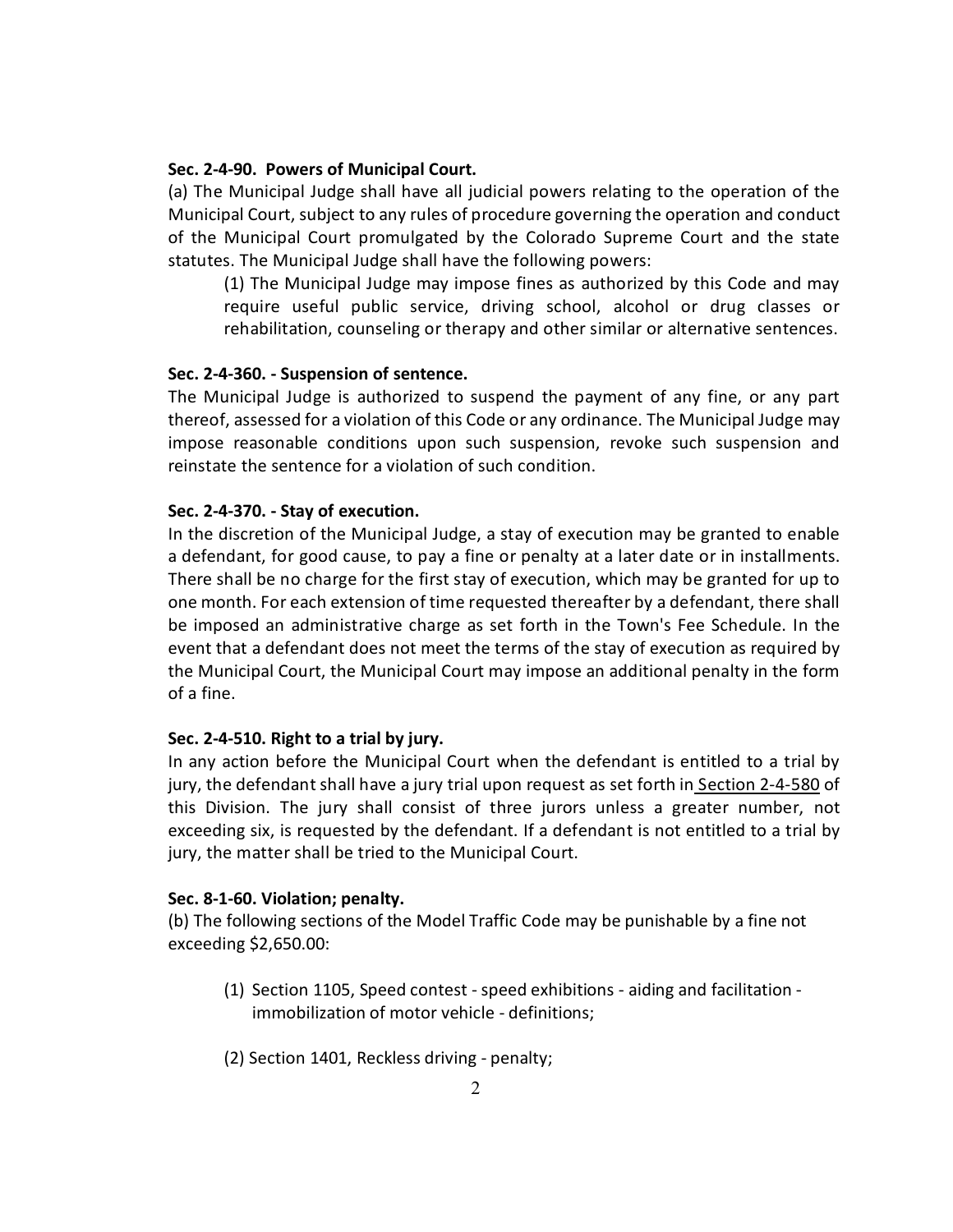(3) Section 1413, Eluding or attempting to elude a police officer.

## **Sec. 8-2-30. Penalty.**

Any person violating this Article may be punished by a fine of up to \$2,650.00. Each day that a violation of this Article continues shall be considered a separate offense.

# **Sec. 10-7-240. Penalties.**

- (a) Unless otherwise provided in this Division, any person who commits a violation of this Division, upon conviction thereof, shall be sentenced as follows:
	- (1) Any person who openly and publicly displays or uses less than two ounces of marijuana or marijuana concentrate, upon conviction thereof, shall be punished by a fine of \$100.00.
	- (2) A person who is 21 years of age or older who transfers any amount of marijuana to a person who is less than 21 years of age, upon conviction thereof, shall be punished by a fine not to exceed \$2,650.00.
	- (3) A person who unlawfully cultivates, grows or possesses more than six marijuana plants and fewer than 12 marijuana plants shall, upon conviction thereof, be punished by a fine not to exceed \$2,650.00.
	- (4) A person 21 years or older who possesses more than one ounce of marijuana but not more than two ounces shall, upon conviction thereof, be punished by a fine of not more than \$100.00.
	- (5) Upon conviction of any other violation of this Division, a person shall be sentenced by a fine not to exceed \$2,650.00.

## **Sec. 16-3-150. Standards of conduct.**

(g) *Tip boxes* . An adult business that provides tip boxes shall conspicuously display in the common area of the premises one or more signs in letters at least one inch high to read as follows:

# **ADULT ENTERTAINMENT IS REGULATED BY THE TOWN OF GARDEN CITY**

Any tips are to be placed in the tip box and not handed directly to the entertainer. Any physical contact between the patron and the entertainer is prohibited by law. Violators face maximum penalties of \$2,650.00.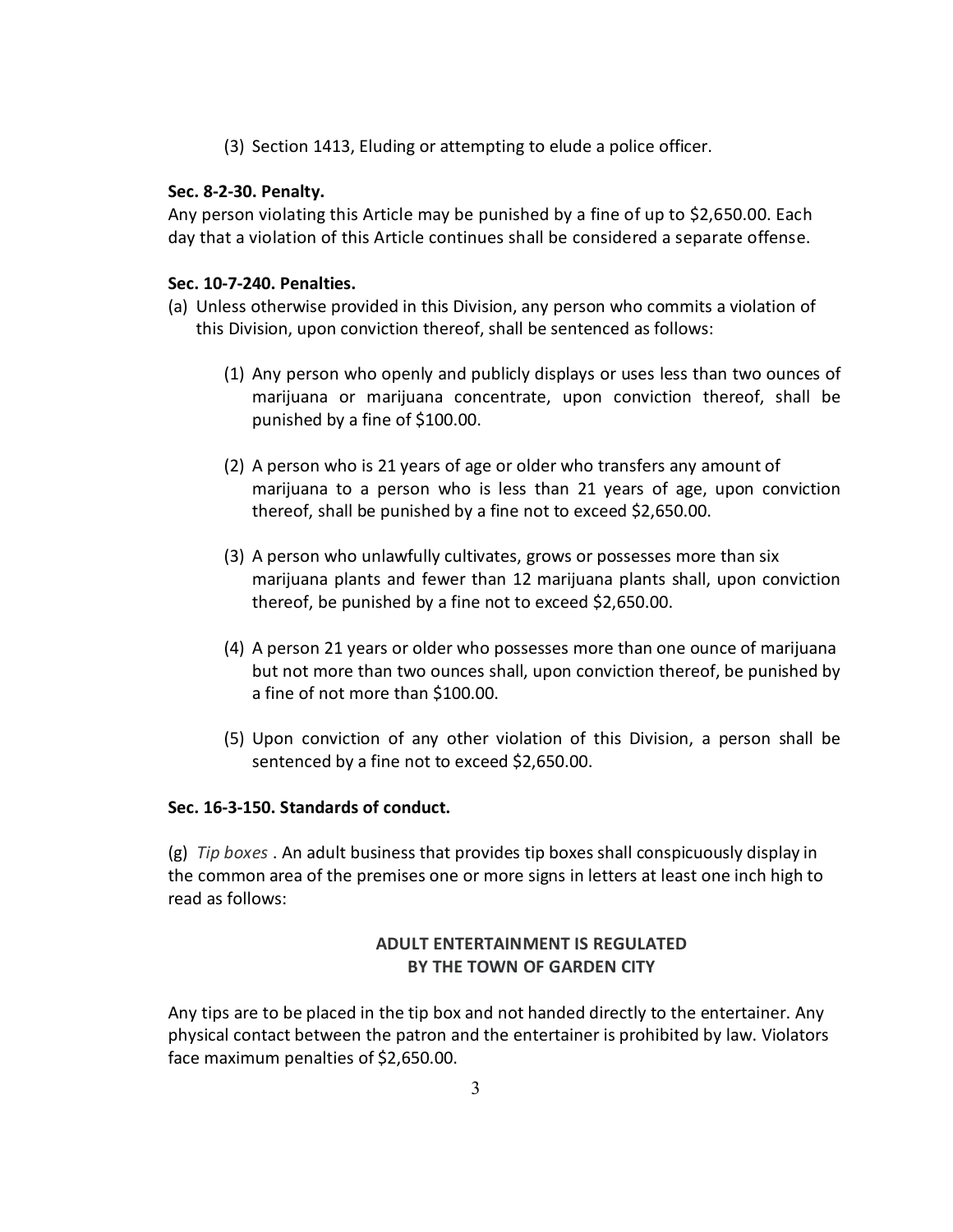#### **Sec. 16-4-260. Penalties; injunctive relief.**

(c) Any violation of this Article which is not set forth in the Colorado Medical Marijuana Code shall be deemed to be a misdemeanor and shall be punishable by a fine of \$2,650.00. Each day that a violation of this Article continues shall be considered a separate offense.

#### **Sec. 16-5-230. Penalties.**

Any person who violates any provisions of this Article, upon conviction thereof, shall be punished by a fine not exceeding \$2,650.00. Each day that a violation of this Article continues shall be considered a separate offense, and such violation may be charged and conviction had for each day that such violation continues or is allowed to continue.

### **Sec. 18-6-30. Amendments.**

(9) IFC Section 109.3, Penalty, is amended to read as follows:

**"109.3 Penalty.** Persons who shall violate a provision of this code or shall fail to comply with any of the requirements thereof or who shall erect, install, alter, repair or do work in violation of the approved construction documents or directive of the fire code official, or of a permit or certificate used under provisions of this code, shall be guilty of a misdemeanor, punishable by a fine of not more than \$2,650.00. Each day that a violation continues after due notice has been served shall be deemed a separate offense."

(10) IFC Section 114.4, Failure to comply, is amended to read as follows:

**"114.4 Failure to comply.** Any person who shall continue any work after having been served with a stop work order, except such work that a person is directed to perform to remove a violation or unsafe condition, shall be guilty of a misdemeanor, punishable by a fine of not more than \$2,650.00."

Section 3. Repeal. Existing Ordinances or parts of Ordinances governing the same matters as embraced in this Ordinance are hereby repealed.

Section 4. Severability. Should any one or more sections or provisions of this Ordinance or of the Code adopted by reference be judicially determined to be unenforceable, such judgment shall not affect, impair or invalidate the remaining provisions of this Ordinance or the Codes adopted by reference. The intent being that the various sections and provisions are severable and that the general intent of the Ordinance shall remain enforceable.

Section 5. Interpretation. This Ordinance shall be so interpreted and construed as to effectuate its general purpose.

Section 6. Publication. The Town Clerk shall certify to the passage of this Ordinance and cause notice of its contents and passage to be published.